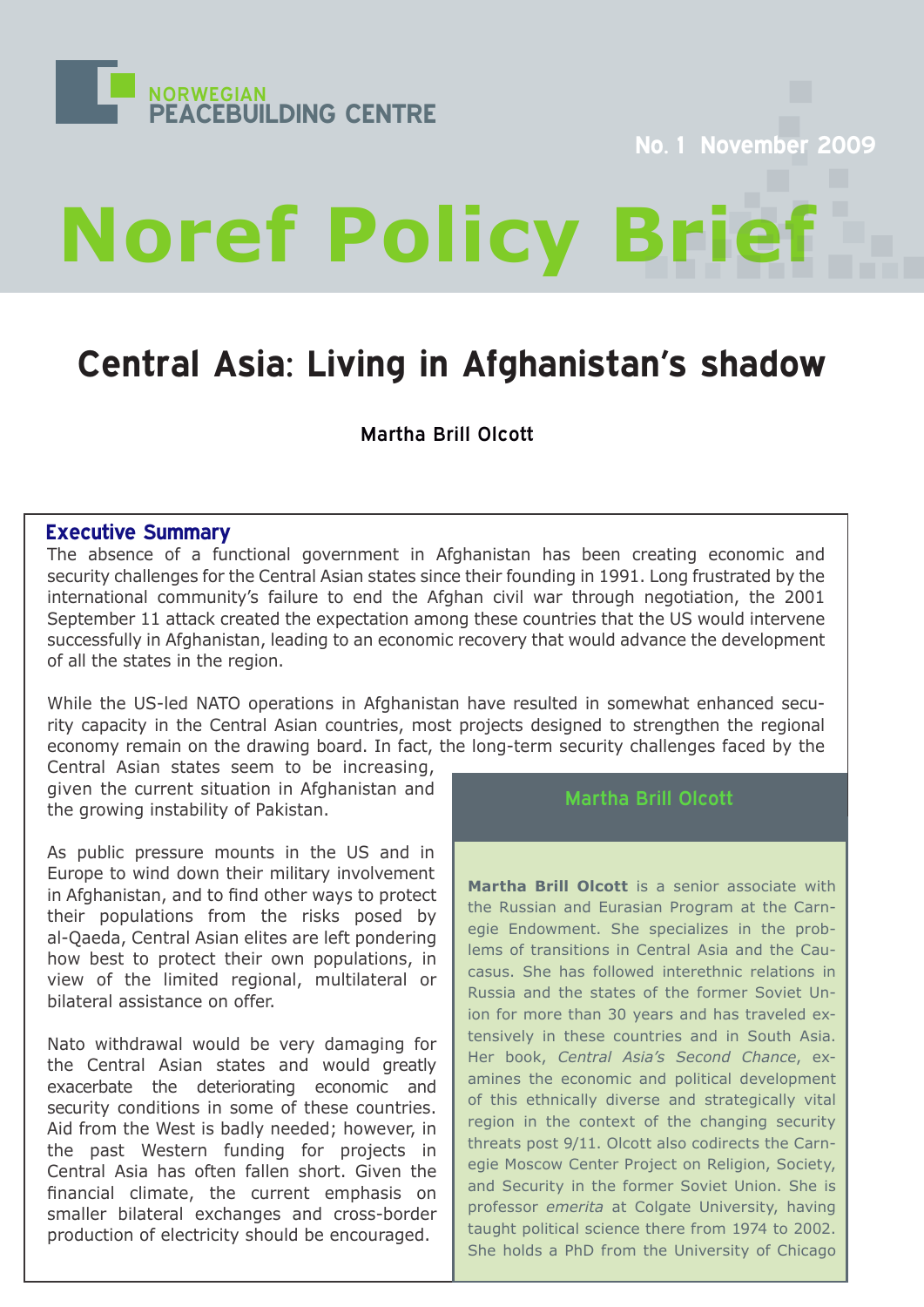#### **The current state of play**

After eight years of Nato engagement in Afghanistan the international community has yet to set in place political, economic or security structures that will ensure the long-term stability of that country. The lack of functioning structures in Afghanistan is a cause of great concern for the Central Asian states, especially the three (Tajikistan, Turkmenistan and Uzbekistan) that share its borders.

Nato military operations in Afghanistan have provided quick benefits for the Central

Asian states, destroying camps of the Islamic Movement of Uzbekistan (IMU) in Talibancontrolled territories and killing many IMU leaders. Subsequent projects provided funding and training for reforming the militaries of

Nato offered the Central Asian countries membership in the Partnership for Peace.

all five Central Asian countries and for improved border management. But Nato funding priorities shifted elsewhere before this task was completed, and armed bands are again entering Central Asia from Afghanistan.

The planned regional strategy for Afghanistan's economic recovery remains largely confined to the drawing boards. Some local transport links between Afghanistan and both Uzbekistan and Tajikistan have improved, but the larger infrastructure projects, which are necessary to establish new international cargo routes across Central Asia and beyond, at best remain in partial states of readiness.

Major energy infrastructure projects have not fared any better. They were intended to create a regional energy network, with new hydroelectric stations in Tajikistan and Kyrgyzstan producing electricity to be marketed in Afghanistan, Pakistan and India. Instead, Central Asia's own water and electricity crises have grown more severe. The TAP (Turkmenistan-Afghanistan- Pakistan) gas pipeline also has not progressed beyond the feasibility study stage, leaving Turkmenistan more dependent upon marketing through Russia, or China, Russia's new competitor in the region.

#### **The risks of Nato's withdrawal**

Talk of Nato's withdrawal leaves the Central Asian states confused but not surprised. They feared Nato would find reinventing Afghanistan as frustrating as the Soviets, and would be less willing to accept combat fatalities. But Central Asia's leaders see no easy substitutes for Nato engagement, viewing the Shanghai Cooperation Organization (SCO) as incapable or uninterested in this task. Moreover, no one in the region wants to hand over the burden of their national defence to Russia, even if they believed Moscow would be effective in protecting them.

It is difficult to exaggerate how damaging Nato withdrawal would be for the Central Asian states. Weak states like Kyrgyzstan and Tajikistan would be at heightened risk of state failure from the increase in drug trafficking and other forms of illicit trade across their borders. The victory of jihadists in Afghanistan would put all the Central Asian countries, as well as Russia, at risk of terrorist attacks by jihadist groups. Uzbekistan and Russia would likely be first targets, given their current place in the pantheon of Islam's enemies.

#### **Central Asia's security umbrellas**

The Central Asian states have gone about military reform in piecemeal fashion, with each country taking advantage of "good deals" on equipment and training offered by foreign partners. Other than a few "model units", the result is that most army units are unable to link effectively with either Nato or the Russian-dominated Collective Security Treaty Organization (CSTO).

Nato was fast off the mark after independence, offering all these countries membership in the Partnership for Peace (PfP). The aim was to help each take the shards of the USSR military that they inherited and turn it into a force capable of meeting their defensive needs. At US urging, Nato also sought to create "CentrAsBat" (Central Asian Battalion) with Kazakh, Kyrgyz and Uzbek brigades, but the three countries found it difficult to cooperate smoothly, and have preferred country by country engagement.

Nato funding for military reform in Central Asia increased after September 11, especially for Uzbekistan, but declined sharply in 2004, due to negative public pressure caused by Uzbekistan's poor human rights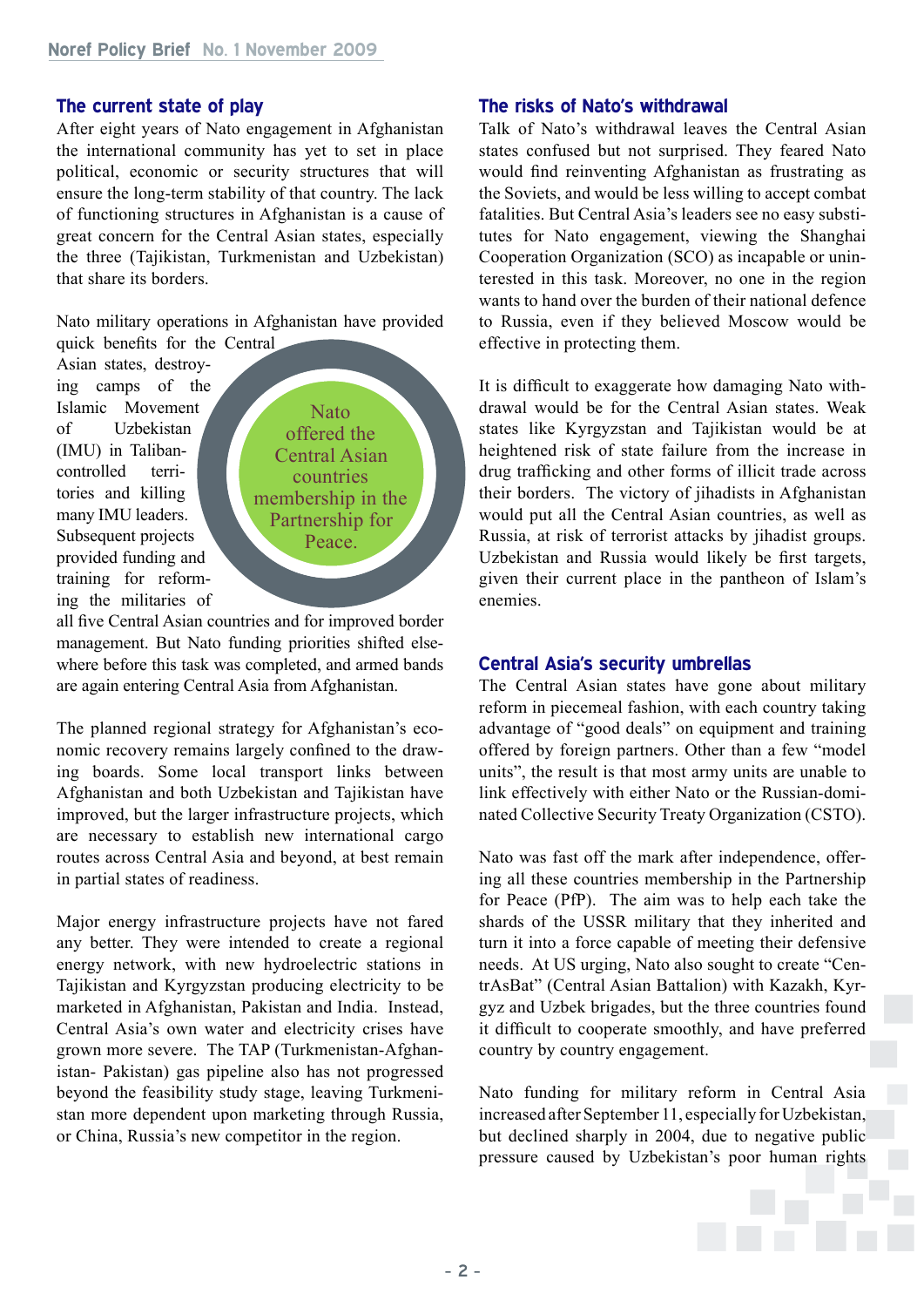record. Relations declined further still after the Andijian disturbances in May 2005, when the Uzbek authorities fired on a largely unarmed crowd in Andijian. The US urged an international enquiry and the Uzbek authorities, already troubled by their deteriorating relationship with Washington, asked the US to leave the military facility at Karsi Khanabad.

The US began to partner more closely with Kazakhstan, which is the only country in Central Asia to have a country reform plan that has been accepted by Nato. US and Nato military engagement with the various Central Asian states increased again in 2008, and in 2009 the US began contingency planning for an increased role for the 3rd Special Forces Group (Airborne) in Central Asia.<sup>1</sup> But in general, Nato defence projects in Central Asia, and those financed by Washington in particular, face tough competition for funds because of the expanded US military presence in Afghanistan.

# **Russian security interests**

Russia has sought to counter Nato's efforts, becoming far more assertive in advancing its national security interests in Central Asia, through bilateral relations as well as through the CSTO, which Uzbekistan rejoined in 2005. Spurred by the extension of the civilian airport at Manas in Bishkek to accommodate a US airbase, the Russians added a small airbase at Kant, Kyrgyzstan, and still retain the 5000-troop 201st Brigade in Tajikistan, while negotiations continue over opening a second base in Tajikistan.

The Russians have also made plans, under the CSTO mandate, to open a new base (now slated at battalion strength) and training centre in Osh, Kyrgyzstan, which will provide support for Russian and Kyrgyz forces and could serve as a training facility for all the CSTO countries. The base, located near the borders of four Central Asian countries, would give Russia renewed capacity to intervene in internal security situations within the region.

Uzbekistan reacted negatively to Russia's plans, and has refused to participate in the CSTO rapid reaction force that Moscow hopes will serve to counter terrorist threats. Tashkent's opposition effectively precludes the CSTO from providing an effective security umbrella in the region. Nor will the SCO fill this role. Only a limited number of joint military exercises have been held among member states, and these have been more like parallel military activities than exercises by troops with integrated command and control systems. The SCO has also sought an expanded role in Afghanistan,

The security situation remains precarious, with an increasing spillover from Afghanistan.

but a March 2009 SCO foreign ministers' meeting devoted to the subject yielded little result beyond a unanimous statement seeking dialogue with all other international actors engaged in attempts to bring about peace and stability in Afghanistan. The SCO's capacity in Afghanistan

was further reduced by Uzbekistan's 2009 decision to limit its role in SCO counter-terrorism activities to that of observer.

# **Narcotrafficking and Jihad**

The security situation within each of these countries remains somewhat precarious, with an increasing spillover from Afghanistan. Concerted effort by the United Nations Office on Drugs and Crime, supplemented by projects run by several Nato member states, have aimed to enhance the capacity of the Central Asian countries to interdict drugs and chemical precursors passing through their countries. But, despite these joint efforts, drug trafficking continues to feed corruption in the region.

Whether financed through the drug trade, or from international terrorist sources, disaffected and violent Islamist elements continue to enter Central Asian countries from Afghanistan. There have been a number of violent episodes in Central Asia in recent years. These include a clash between Turkmen security forces and an armed band near Ashghabat in September 2008 (attributed by many to a squabble over access to the drug trade), a series of small skirmishes with armed groups (presumably trained in Afghanistan) in Uzbekistan, and a major clash in Tavildara Tajikistan in summer 2009.

The number of Central Asian youths trained in foreign camps appears to be still relatively low, and they do not yet pose a direct threat to state survival anywhere in the region, but the leaders of all of these countries

<sup>1</sup> Deirdre Tynan, "Central Asia: Pentagon Plans for Deployment of Special Forces to States outside Afghanistan", Eurasia Insight, 17 September, 2009, http://www.eurasianet.org/departments/insightb/articles/eav091709.shtml, accessed 22 October 2009.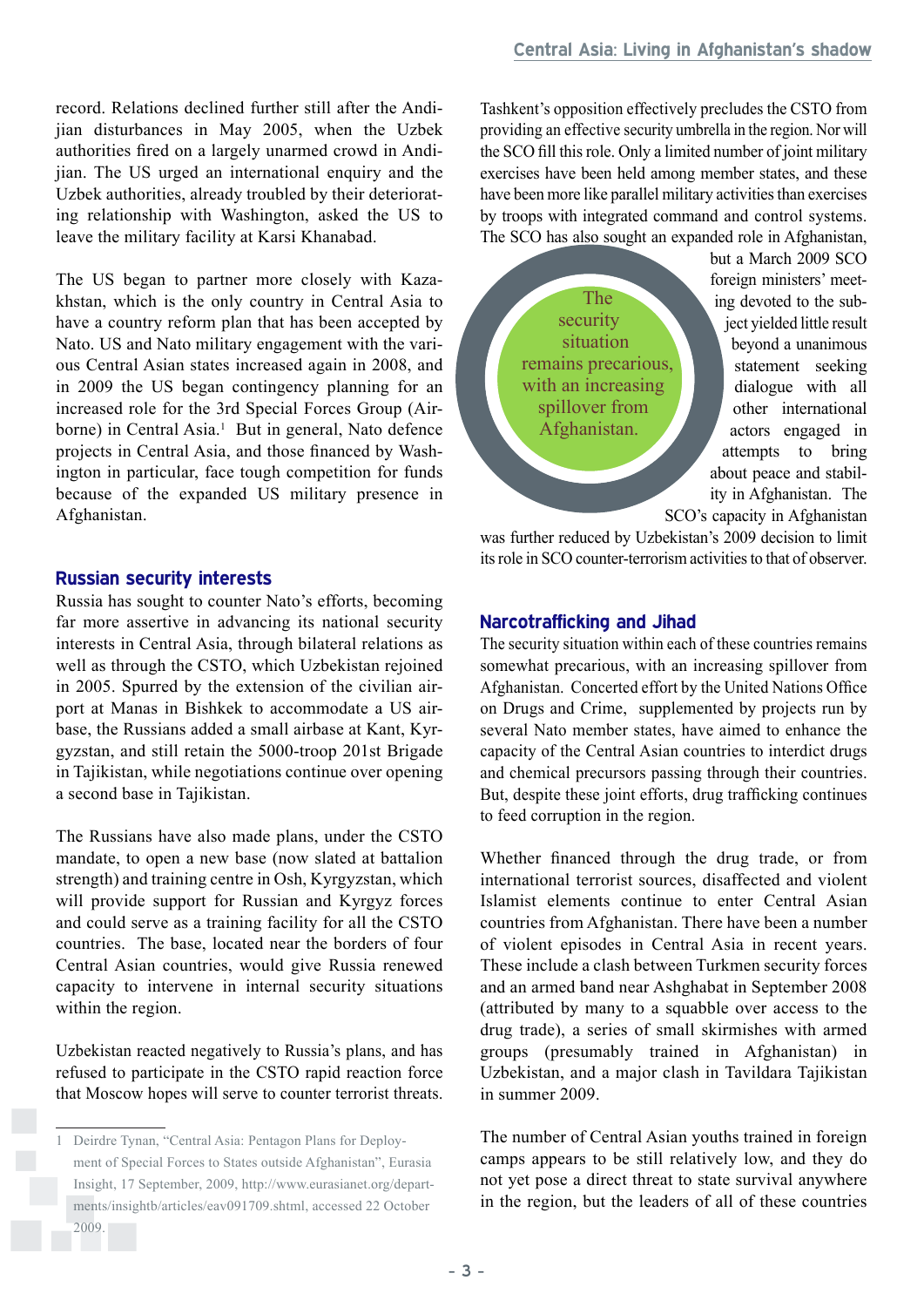feel that their ability to balance the competing ambitions of secular and religious groups within their borders would be seriously damaged if they ever needed to commit troops to fight in Afghanistan.

#### **The Afghan factor**

The region's economic problems are unchanged from the start of Nato's Afghanistan campaign. Kazakhstan and Kyrgyzstan have partially transparent market economies, but the former retains a large state-sector – more so than the latter. Tajikistan's economy is substantially less reformed, and less transparent. Uzbekistan and Turkmenistan still have state-dominated and largely unreformed economies based on natural resource extraction, and their elites depend on rents for their wealth. Agriculture is only partially reformed, especially the cotton sector (primarily in Turk-

menistan, Tajikistan and Uzbekistan). Owing to Uzbekistan's continued dependence on this waterintensive crop, its leadership has fiercely opposed Kyrgyzstan's and Tajikistan's plans for developing giant hydroelectric stations because of

**Conflicting** energy and trade interests could lead to water disputes.

their concern that this will mean less water for irrigated agriculture.

In different ways, each of the Central Asian countries looked to the reconstruction of Afghanistan to help solve their own economic problems. For example, Turkmenistan hoped that reconstruction efforts would lead to a new market for its gas – to Pakistan and India via Afghanistan. The TAP pipeline had been abandoned due to security concerns in the late 1990s.

Kyrgyzstan and Tajikistan placed great faith in plans for massive hydroelectric stations (Kambarata and Rogun respectively), dating from the Soviet period but long abandoned because of lack of funds. These stations were to be jump-started by international funding. Both hoped to gain export income from the sale of electricity to Afghanistan and beyond, in addition to more electricity for their energy-deprived local markets. Left on their own, neither country had the resources to develop these projects, nor the clout to survive the objections of downstream cotton producers.

Kazakhstan, Uzbekistan and Kyrgyzstan hoped to become suppliers of goods and services for US-led reconstruction efforts in Afghanistan, but virtually everything used by the Nato troops was shipped in from their home countries. One major exception, fuel for US aircraft landing at Manas airport in Kyrgyzstan, created an enormous stir in that country because the fuel contract was held by a family member of the then President Askar Akayev. While rumours persist that the family of current president Kurmanbek Bakiev is similarly benefiting, substantially more income money is going directly into the Kyrgyz treasury: \$60 million in direct payments annually, up from \$17.4 million, and another \$36 million in airport modernization. In 2008, both Kazakhstan and Uzbekistan were promised that their entrepreneurs would help supply troops in Afghanistan with fuel and fresh foodstuffs respectively; however, at least in the Kazakh case, this possibility has yet to be realized.

#### **Energy and transit**

The TAP pipeline is still effectively frozen on the drawing board despite periodic efforts to revitalize it. And both the World Bank and the Asian Development Bank (ADB) have begun backtracking from their plans to create a single regional electricity market in Central and South Asia (CASEREM), which included funding the construction of large dams. They now favour smaller projects in Tajikistan, Turkmenistan and Uzbekistan that will transmit reduced amounts of electricity across the border into neighbouring regions of Afghanistan.2

Most of the major new transportation plans remain incomplete. These include the construction of a deepwater seaport financed by the Chinese, at Gwadar, designed to protect China's oil flows through the Straits of Hormuz, and to be a new maritime outlet for western China, Afghanistan and the Central Asian states. Instead, it has become an albatross for Beijing. Construction began in 2002, but it did not berth a deep cargo ship until July 2009. One month later, presumably in

<sup>2</sup> Syed Fazl-e-Haider, "China Calls Halt to Gwadar Refinery", Asia Times Online, 14 August 2009, http://www.atimes.com/ atimes/South\_Asia/KH14Df02.html, accessed 21 October 2009.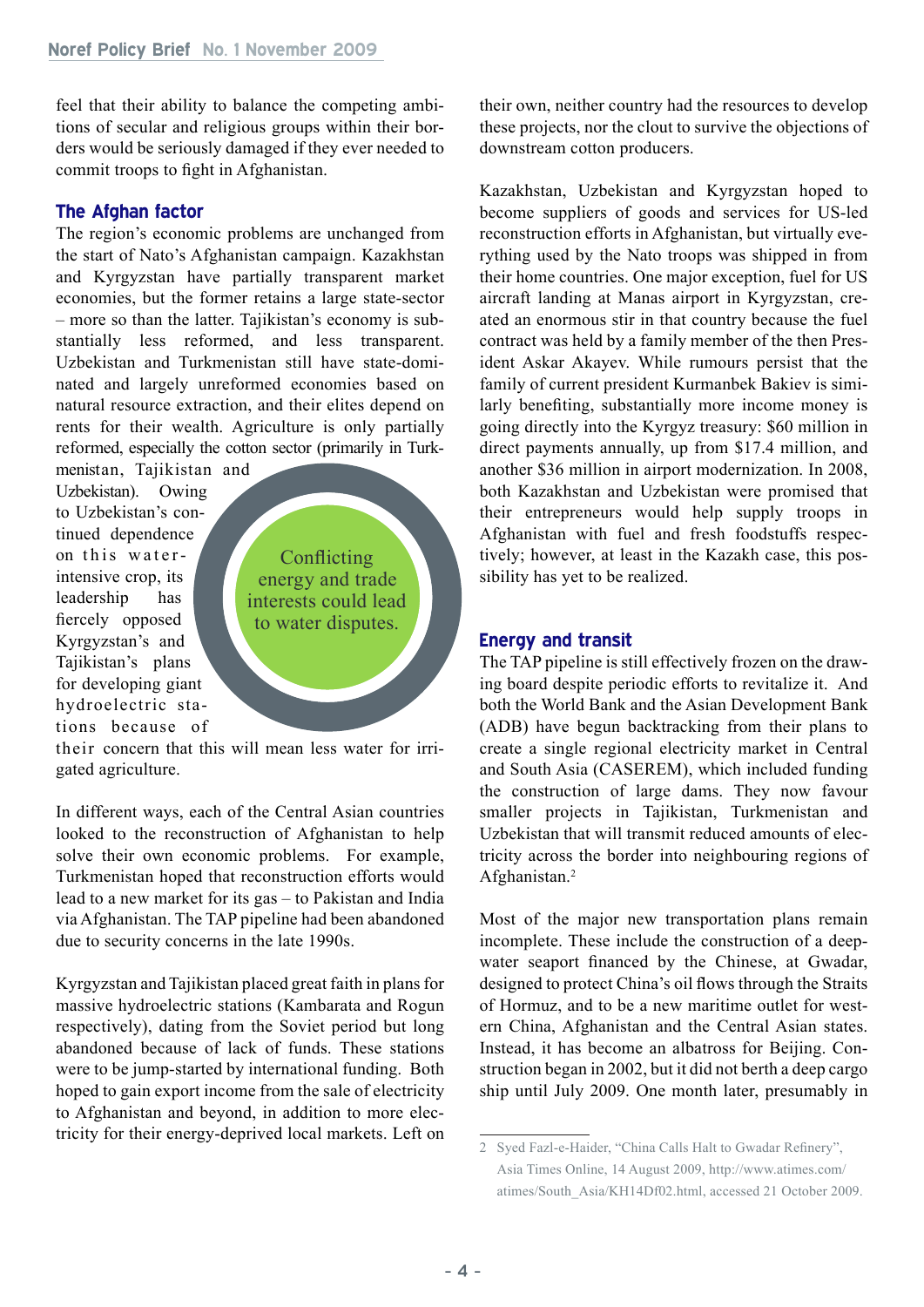response to growing unrest in Baluchistan, the Chinese cancelled their major oil refinery project in Gwadar.

One success is the \$37 million Afghanistan-Tajikistan bridge across the Pyanj River which opened in August 2007, and is built to allow up to one thousand trucks a day.3 There are also plans for a new railroad link between Uzbekistan and Afghanistan, which will greatly facilitate the movement of goods into the latter country.

Highways in many parts of Central Asia have been improving, as national efforts have aimed to end Soviet-era transportation interdependencies and to facilitate commerce within countries. Such efforts include the modernized roads linking principal cities in Uzbekistan and Kyrgyzstan, and partially realized

> projects to link up Kazakhstan's principal cities with its new national capital in Astana. But major transnational projects such as the EU-supported TRASECA (Transport Corridor Europe-Caucasus-Asia), and more recent projects of the Asian Development Bank remain incomplete, partly because the relatively low volumes of trade across the region do not

justify the kind of investments necessary to achieve them.

#### **Funding dilemmas**

The situation in Afghanistan has created a series of confounding dilemmas for international financial institutions, the EU, the US and other potential donors to the region. On the one hand, they view Central Asia as having fewer pressing problems than in many other parts of the world. But on the other hand, despite the difficulty of dealing with some of the regimes in the region, the need to engage with these countries is manifest because of the risks associated with a deteriorating economic and security situation in states bordering Afghanistan. This is all the more true since the transit of Nato forces through Pakistan has become more problematic, and a new Northern Distribution Network through Central Asia is being introduced.

The end result, though, is that projects are frequently only partially funded, or evolve from relatively small initiatives. For example the EU "Strategy for Partnership with Central Asia" allocated \$1.17 billion for the whole region for 2007-2013. By contrast China is investing billions of dollars in each of these countries and offering generous loans, as to a lesser extent are Russia and several Arab countries. These latter projects come with no demands for transparency as the particular donor countries are more interested in capturing sectors of these economies than in reforming them.

# **Looking ahead: suggestions for policymaking**

- 1. In trying to engage more effectively in Central Asia, western leaders and financiers would do well to recognize the relative limits to western influence in the region, and to recognize that our track record of engagement with these countries gives us limited leverage. While the current financial climate makes it unlikely that major regional projects will be funded, more attention could be given to providing loans and grants that would stimulate crossborder links between small and medium-sized businesses. Instead of giant dams, the current emphasis on smaller bilateral exchanges and crossborder production of electricity should be encouraged. Renewable energy should be developed, both in Afghanistan and in Central Asia. Finally, efforts to provide clean water are needed and better conservation should be undertaken in agriculture.
- 2. While many of the region's leaders are willing to participate in international negotiation, none of them has an original understanding of how to restore peace in Afghanistan. This includes Kazakhstan's president Nursultan Nazarbayev, whose country will chair the Organisation for Security and Cooperation in Europe in 2010, and Uzbekistan's Islam Karimov, who has pressed for a resumption of the pre-11 September 6+2 international negotiations framework as 6+3 (with Nato as the additional presence). From Nato's point of view, however, it might be more effective to take advantage of the support being offered by regional leaders to broaden the arena of negotiation.
- 3. Relations with Russia need to be treated carefully. Moscow wants Nato to succeed but not to stay too long in Moscow's backyard and, ideally, to leave Moscow's power enhanced in the process. Increased

<sup>3</sup> David Trilling, "Bridge Connecting Tajikistan and Afghanistan Set Open", EurasiaNet Civil Society, 21 August 2007, http:// www.eurasianet.org/departments/insight/articles/eav082107. shtml, accessed 21 October 2009.